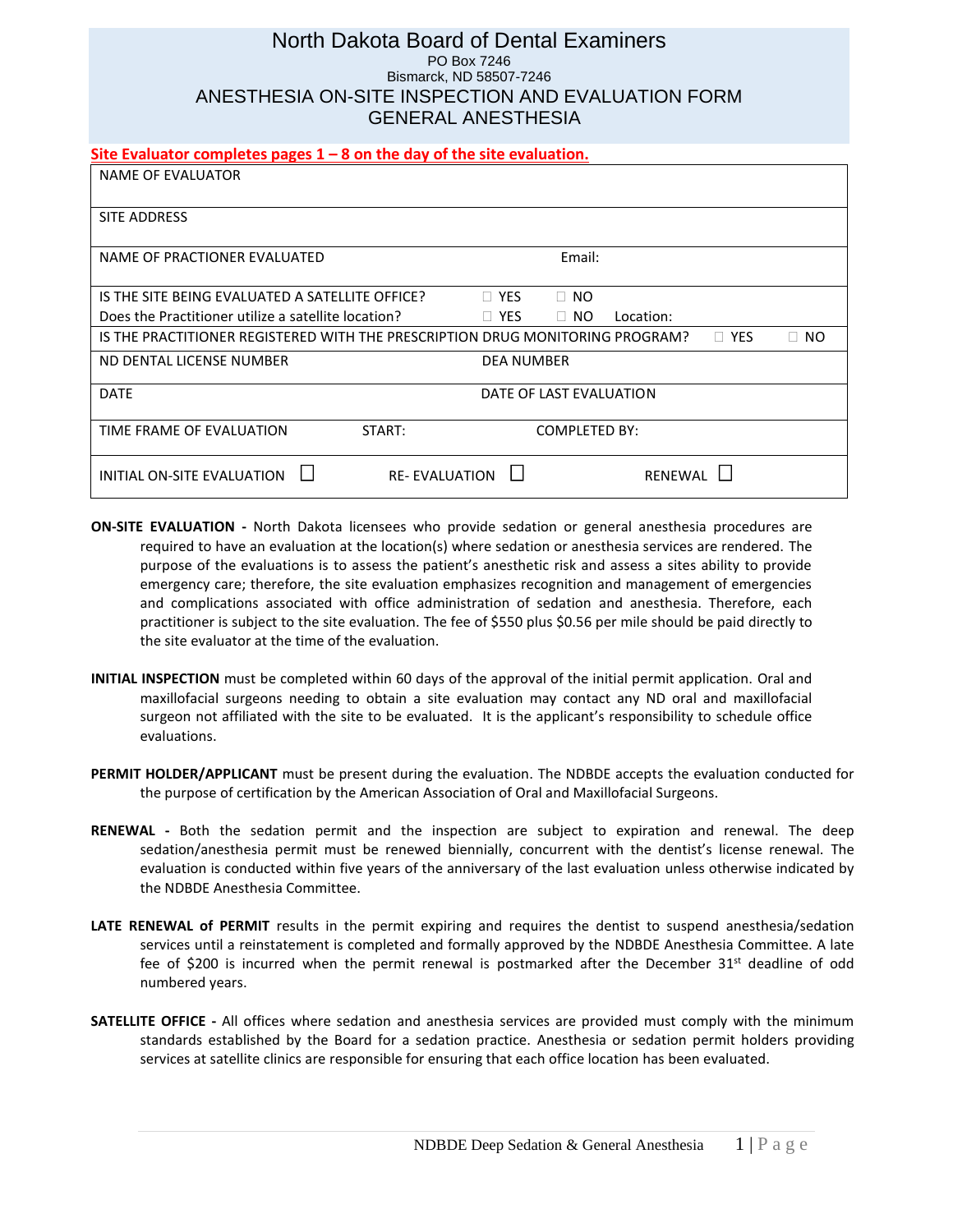#### **QUALIFIED PERSONNEL** - **Provide to evaluator**

For Deep Sedation/ General Anesthesia: The anesthesia team consists of the surgeon, trained and currently competent in ACLS, and two additional persons trained and currently competent in BLS for Healthcare Providers. The individual designated to monitor the patient's level of sedation should have no other responsibilities.

- 1. Provide photocopy of the following:
	- $\Box$  Completion of an OMFS residency program or advanced dental education program, accredited by the ADA Commission on Dental Accreditation Date of completion
	- $\Box$  ACLS Certificate Provide photocopy of doctors' ACLS certification and PALS Certificate.
	- $\Box$  Provide photocopy of credentials for all qualified auxiliary who provide direct patient care, i.e., current RDA registration card and BLS or ACLS certification, DAANCE certification.
	- $\Box$  Provide photocopy of patient consent agreement(s) and health history form.

**RECORDS - The site evaluator will randomly choose or request types of records of patients for whom anesthesia or sedation services were provided.** The evaluator will review preoperative, intraoperative, and postoperative anesthesia assessment and monitoring records. Health history of random patients who have been treated in your facility will also be reviewed. Treatment of medically compromised patients will be a point of discussion. The evaluator will check for:

- 1. An adequate medical history of the patient.
- 2. An adequate physical evaluation of the patient.
- 3. Anesthesia records showing: continuous monitoring of the heart rate, blood pressure and respiration utilizing electrocardiographic monitoring and pulse oximetry.
- 4. Registration of monitoring every (five) 5 minutes.
- 5. Evidence of continuous recovery monitoring, with notation of patient's condition upon discharge and to whom patient was discharged.
- 6. Accurate recording of medications administered, including amounts and time administered.
- 7. Records demonstrating length of procedure.
- 8. Records reflecting any complications of anesthesia.
- 9. Evidence of mock codes being provided 2x/yearly.

## **OFFICE FACILITY AND EQUIPMENT - List manufacturer of major equipment**

#### 1. **BP Non invasive BP monitor**

| ________<br>____ | _____________ | ________ | __________<br>__________ | ____         | ____                |
|------------------|---------------|----------|--------------------------|--------------|---------------------|
|                  |               |          | __________               | ____<br>____ | ________<br>_______ |

- 2. **ECG**
- a. \_\_\_\_\_\_\_\_\_\_\_\_\_\_\_\_\_\_\_\_\_\_\_\_\_\_\_\_\_\_\_\_\_\_\_\_\_\_\_\_\_\_\_\_\_\_\_\_\_\_\_\_\_\_\_\_\_\_\_\_\_\_\_\_\_\_\_\_\_\_\_\_\_\_\_\_\_\_\_\_\_\_  $\mathsf{b}$ .
- 3**. Defibrillator/Automated External Defibrillator**
- a. \_\_\_\_\_\_\_\_\_\_\_\_\_\_\_\_\_\_\_\_\_\_\_\_\_\_\_\_\_\_\_\_\_\_\_\_\_\_\_\_\_\_\_\_\_\_\_\_\_\_\_\_\_\_\_\_\_\_\_\_\_\_\_\_\_\_\_\_\_\_\_\_\_\_\_\_\_\_\_\_\_\_ b. \_\_\_\_\_\_\_\_\_\_\_\_\_\_\_\_\_\_\_\_\_\_\_\_\_\_\_\_\_\_\_\_\_\_\_\_\_\_\_\_\_\_\_\_\_\_\_\_\_\_\_\_\_\_\_\_\_\_\_\_\_\_\_\_\_\_\_\_\_\_\_\_\_\_\_\_\_\_\_\_\_\_
- 4**. Pulse Oximeter**
- a. \_\_\_\_\_\_\_\_\_\_\_\_\_\_\_\_\_\_\_\_\_\_\_\_\_\_\_\_\_\_\_\_\_\_\_\_\_\_\_\_\_\_\_\_\_\_\_\_\_\_\_\_\_\_\_\_\_\_\_\_\_\_\_\_\_\_\_\_\_\_\_\_\_\_\_\_\_\_\_\_\_\_ b. \_\_\_\_\_\_\_\_\_\_\_\_\_\_\_\_\_\_\_\_\_\_\_\_\_\_\_\_\_\_\_\_\_\_\_\_\_\_\_\_\_\_\_\_\_\_\_\_\_\_\_\_\_\_\_\_\_\_\_\_\_\_\_\_\_\_\_\_\_\_\_\_\_\_\_\_\_\_\_\_\_\_

**5. How are respiratory gases monitored? Capnography? or list other:**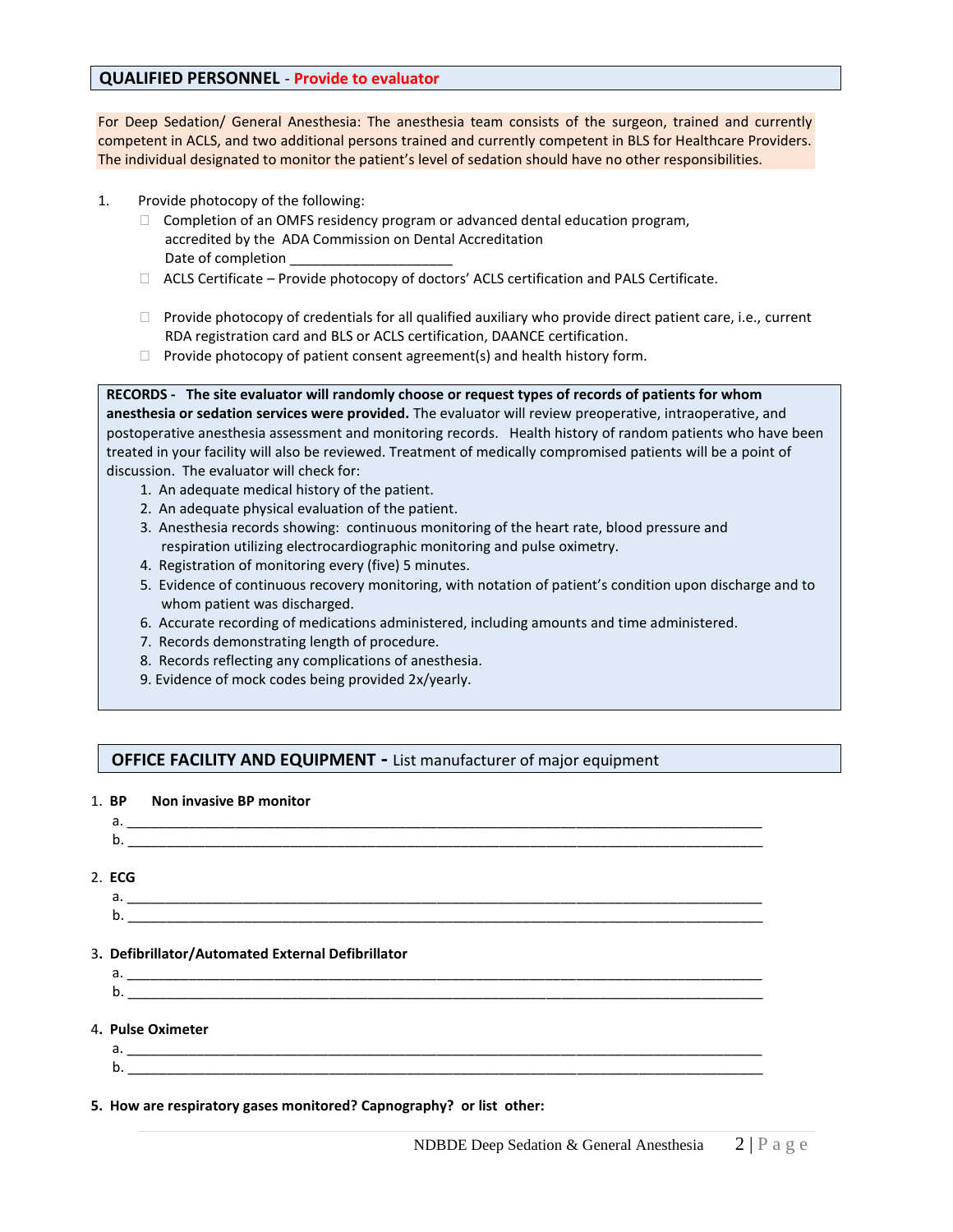a. \_\_\_\_\_\_\_\_\_\_\_\_\_\_\_\_\_\_\_\_\_\_\_\_\_\_\_\_\_\_\_\_\_\_\_\_\_\_\_\_\_\_\_\_\_\_\_\_\_\_\_\_\_\_\_\_\_\_\_\_\_\_\_\_\_\_\_\_\_\_\_\_\_\_\_\_\_\_\_\_\_\_

| 6. Operating Theater                                                                                            |     |  |
|-----------------------------------------------------------------------------------------------------------------|-----|--|
| Is operating theater large enough to adequately accommodate the patient on a table or in an operating<br>chair? | Yes |  |
| Does the operating theater permit an operating team consisting of at least three individuals to freely          | Yes |  |
| move about the patient?                                                                                         |     |  |
| Does the operating theater allow easy access for emergency personnel and transportation equipment?              | Yes |  |
| 7. Operating Chair or Table                                                                                     |     |  |
| Does operating chair or table permit the patient to be positioned so the operating team can maintain the        | Yes |  |
| airway?                                                                                                         |     |  |
| Does operating chair or table permit the team to quickly alter the patient's position in an emergency?          | Yes |  |
| Does operating chair or table provide a firm platform for the management of cardiopulmonary                     | Yes |  |
| resuscitation?                                                                                                  |     |  |
| 8. Lighting System                                                                                              |     |  |
| Does lighting system permit evaluation of the patient's skin and mucosal color?                                 | Yes |  |
| Is there a battery powered backup lighting system?                                                              | Yes |  |
| Is backup lighting system of sufficient intensity to permit completion of any operation underway at the         | Yes |  |
| time of general power failure?                                                                                  |     |  |
| 9. Suction Equipment                                                                                            |     |  |
| Does suction equipment permit aspiration of the oral and pharyngeal cavities?                                   | Yes |  |
| Is there a backup suction device available?                                                                     | Yes |  |
| 10. Oxygen Delivery System                                                                                      |     |  |
| Does oxygen delivery system have adequate full-face masks and appropriate connectors, and is it capable         | Yes |  |
| of delivering oxygen to the patient under positive pressure?                                                    |     |  |
| Is there an adequate backup oxygen deliver system?                                                              | Yes |  |
| (recovery area can be the operating theater)<br>11. Recovery Area                                               |     |  |
| Does recovery area have available oxygen?                                                                       | Yes |  |
| Does recovery area have available adequate suction?                                                             | Yes |  |
| Does recovery area have adequate lighting?                                                                      | Yes |  |
| Does recovery area have available adequate electrical outlets?                                                  | Yes |  |
| Can the patient be observed by a qualified member of the staff at all times during the recovery period?         | Yes |  |
| Patient transportation protocol in place?                                                                       | Yes |  |
| 11. Ancillary Equipment                                                                                         |     |  |
| Laryngoscope complete with an adequate selection of blades, spare batteries, and bulbs?                         | Yes |  |
| Endotracheal tubes and appropriate connectors?                                                                  | Yes |  |
| Oral airways?                                                                                                   | Yes |  |
| Supraglottic devices including laryngeal mask airways?                                                          | Yes |  |
| Tonsillar or pharyngeal type suction tip adaptable to all office outlets?                                       | Yes |  |
| Endotracheal tube forceps?                                                                                      | Yes |  |
| Is there a sphygmomanometer and stethoscope?                                                                    | Yes |  |
| Is there an electrocardioscope and defibrillator?                                                               | Yes |  |
| Is there a pulse oximeter?                                                                                      | Yes |  |
| Cardiac defibrillator or automated external defibrillator?                                                      | Yes |  |

| <b>DRUGS</b>        |     |    |                             |     |    |
|---------------------|-----|----|-----------------------------|-----|----|
| Vasopressor         | Yes | No | Corticosteroid              | Yes | No |
| Bronchodilator      | Yes | No | Muscle relaxant             | Yes | No |
| Narcotic antagonist | Yes | No | Antihistamine               | Yes | No |
| Antiarrhythmic      | Yes | No | Anticholinergic             | Yes | No |
| Antihypertensive    | Yes | No | Coronary artery vasodilator | Yes | No |

NDBDE Deep Sedation & General Anesthesia 3 | P a g e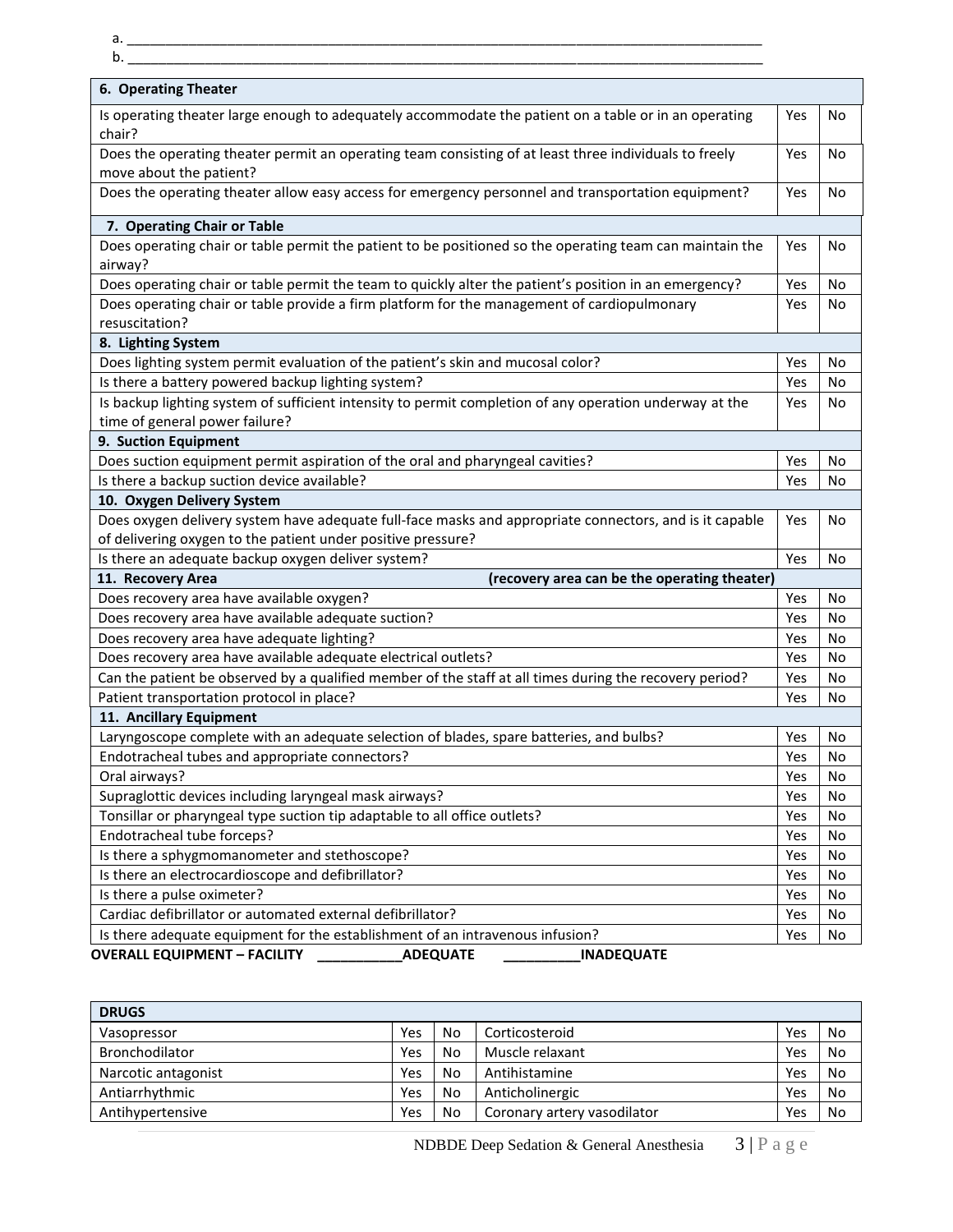| Intravenous medication for treatment of cardiopulmonary arrest?                                                           | Yes | <b>No</b> |  |  |
|---------------------------------------------------------------------------------------------------------------------------|-----|-----------|--|--|
| Benzodiazepine antagonist drug available?                                                                                 | Yes | No        |  |  |
| <b>INFECTION CONTROL</b> - In the past 15 years, numerous publications have described iatrogenic hepatitis C virus (HCV)  |     |           |  |  |
| transmission unrelated to transfused blood products or transplantation procedures. Nearly all were due to unsafe          |     |           |  |  |
| therapeutic injection practices related to multiple dose vials and infusion bags contaminated by reinsertion of used      |     |           |  |  |
| needles/syringes, use of a single needle/syringe for IV medication administration to multiple patients or use of a        |     |           |  |  |
| contaminated finger-stick glucose measurement device on multiple patients. In some situations, syringes or needles        |     |           |  |  |
| used on HCV-infected persons were directly reused on other persons. In others, syringes or needles used on HCV-           |     |           |  |  |
| infected persons were reused to draw medication from a vial or infusion bag; the vial or bag contents were                |     |           |  |  |
| subsequently drawn up and administered to multiple persons. Review http://www.asahq.org                                   |     |           |  |  |
| Evaluator: Check credentials of individual(s) responsible for monitoring expiration dates, inventory, log and security of |     |           |  |  |
| Schedule II and III or Schedule IV drugs                                                                                  |     |           |  |  |
| Comment:                                                                                                                  |     |           |  |  |
|                                                                                                                           |     |           |  |  |
|                                                                                                                           |     |           |  |  |
|                                                                                                                           |     |           |  |  |
|                                                                                                                           |     |           |  |  |
| OBSERVE drug log and location of Schedule II and III and Schedule IV drugs. Drug cabinet secured to                       | Yes | <b>No</b> |  |  |
| wall or floor?                                                                                                            |     |           |  |  |
| DO YOU ADMINISTER drugs from single dose vials or ampules to multiple patients or combine leftover                        | Yes | <b>No</b> |  |  |
| contents for later use?                                                                                                   |     |           |  |  |
| IF A DRUG (or other solution) is not available in the single-dose form and a multiple dose vial must be                   | Yes | <b>No</b> |  |  |
| used (e.g., neostigmine, succinylcholine) are residual contents discarded after single patient use                        |     |           |  |  |
| Is there proper procedure for multi-dose or single dose vials? Discuss.                                                   | Yes | No        |  |  |
| Tabs/pills?                                                                                                               | Yes | <b>No</b> |  |  |
| Is more than one person present to witness disposal of left over anesthesia drug vials?                                   | Yes | No        |  |  |
| Is the name of drug and the amount wasted documented and initialed by 2 witnesses?                                        | Yes | <b>No</b> |  |  |
| Assessment of sterilization area; evaluator will review spore test results log.                                           | Yes | <b>No</b> |  |  |
| Is spore testing completed and logged weekly?                                                                             |     |           |  |  |
| Instruments are individually bagged and dated?                                                                            | Yes | No        |  |  |
| Do the anesthesia providers or auxiliary personnel reuse needles or syringes either from one patient to                   | Yes | <b>No</b> |  |  |
| another or to withdraw medication from a vial?                                                                            |     |           |  |  |

 The CDC defines the "immediate patient treatment area" to include, at minimum, surgery/procedure rooms where anesthesia is administered and any anesthesia medication carts used in or for those rooms. The CDC indicates that anesthesia drug carts ―represent mobile surfaces that can come into contact with body fluids or other soiled materials.

| Do you keep multiple dose vials in the immediate patient treatment area? | Yes | No |
|--------------------------------------------------------------------------|-----|----|
| Is an OSHA compliant eve wash station readily available?                 | Yes | No |

#### **EMERGENCY MANAGEMENT & EMERGENCY SCENARIOS**

**Respiratory** anesthetic emergencies are the most common complications encountered during the administration of anesthesia in both the adult and pediatric patient. Regardless of the depth of anesthesia, a comprehensive review of the patients past and present medical history, NPO status, anesthesia history and physical examination, is critical and represents a degree of prudence that all sedation providers must observe.

**Emergency Scenarios ― Complete protocols for all scenarios.** The DDS/DMD and his/her clinical team must indicate competency (by demonstration or discussion) in treating the following emergencies. If any areas of the Mock Emergency Scenarios need immediate correction, then the Evaluator must keep a record of the systems' failures and write a plan to amend the staff protocol. A second mock drill should be conducted and subsequently evaluated. Mock drills must be documented.

|                                                        | Does the site transport the sedation patient via a wheelchair to their car? Yes $\Box$ No $\Box$ |  |
|--------------------------------------------------------|--------------------------------------------------------------------------------------------------|--|
| Is a wheel chair available? Yes $\square$ No $\square$ |                                                                                                  |  |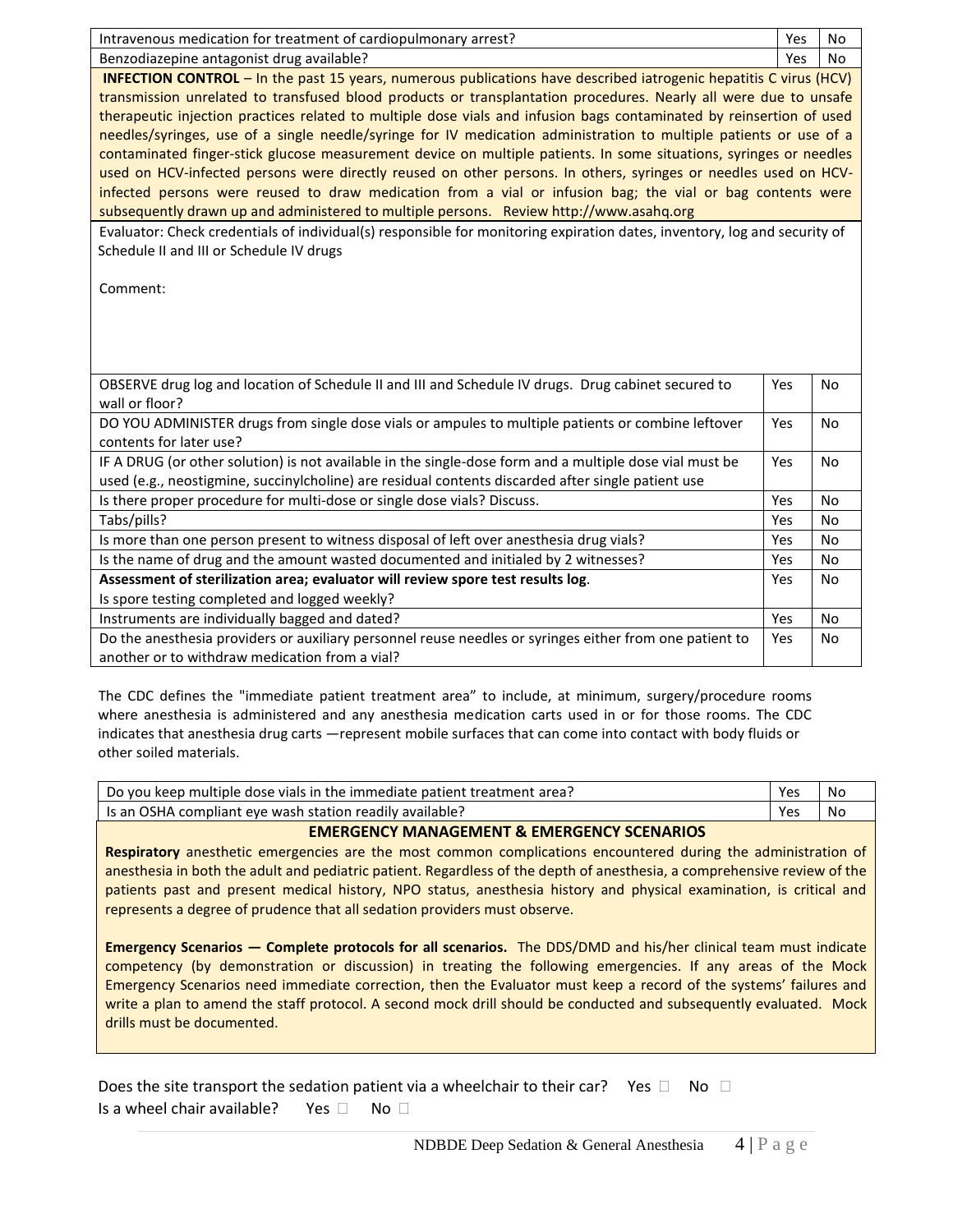**THE EVALUATOR AND PRACTITIONER'S ANESTHESIA TEAM SHOULD TALK ABOUT EMERGENCY SITUATIONS AND HOW THEY SHOULD BE MANAGED. THE TEAM SHOULD DEMONSTRATE THEIR METHODS FOR MANAGEING THE FOLLOWING SPECIFIC EMERGENCIES:** 

- o LARYNGOSPASM
- o BRONCHOSPASM
- o EMESIS AND ASPIRATION
- o AIRWAY OBSTRUCTION
- o ANGINA/MYOCARDIAL INFARCTIONS
- o HYPOTENSION
- o HYPERTENSION
- o VENIPUNCTURE COMPLICAITONS
- o NEUROCARDIOGENIC (VASOVAGAL) SYNCOPE
- o HYPERVENTILATION SYNDROME
- o SEIZURES
- o ALLERGIC REACTION
- o LOCAL ANESTHETIC TOXICITY
- o MALIGNANT HYPERTHERMIA.

Does the site to maintain a level of preparedness in the office setting practicing for emergencies by

conducting a "mock code?" Yes □ No □ Submit documentation of mock code drills to site evaluator. **\*Lack of documentation verifying participants and mock code content may be considered lack of preparedness.**

Reminder: Clinical staff involved in the delivery of sedation/anesthesia dental services must be BLS certified

**PART OF THE SITE EVALUATION CONSISTS OF DISCUSSION BETWEEN THE EVALUATOR AND THE PERMIT APPLICANT OR PERMITHOLDER WHICH INVOLVES A CRITIQUE OF THE EMERGENCY DEMONSTRATIONS AND/OR FACILITYIES. THIS DISCUSSION IS NOT AN EXAMINATION; RATHER A MEANS OF COMMUNICATING SUGGESTIONS TO IMPROVE ANESTHESIA SAFETY.** 

|                                               | <b>RESPIRATORY</b> |                     |                       |
|-----------------------------------------------|--------------------|---------------------|-----------------------|
| Bronchospasm:                                 |                    | $\Box$ Satisfactory | $\Box$ Unsatisfactory |
| Problem recognition                           |                    |                     |                       |
| <b>Bronchial dilators</b>                     |                    |                     |                       |
| Positive pressure oxygen & airway maintenance |                    |                     |                       |
|                                               |                    |                     |                       |
| <b>Respiratory Complications:</b>             |                    | $\Box$ Satisfactory | $\Box$ Unsatisfactory |
| Airway obstruction                            |                    |                     |                       |
| Hyperventilation syndrome                     |                    |                     |                       |
| Problem recognition & monitoring              |                    |                     |                       |
| Proper patient position                       |                    |                     |                       |
| Oxygen with respiratory support               |                    |                     |                       |
| Narcotic antagonist when appropriate          |                    |                     |                       |
| Apnea                                         |                    |                     |                       |
| Foreign body obstruction                      |                    |                     |                       |
|                                               |                    |                     |                       |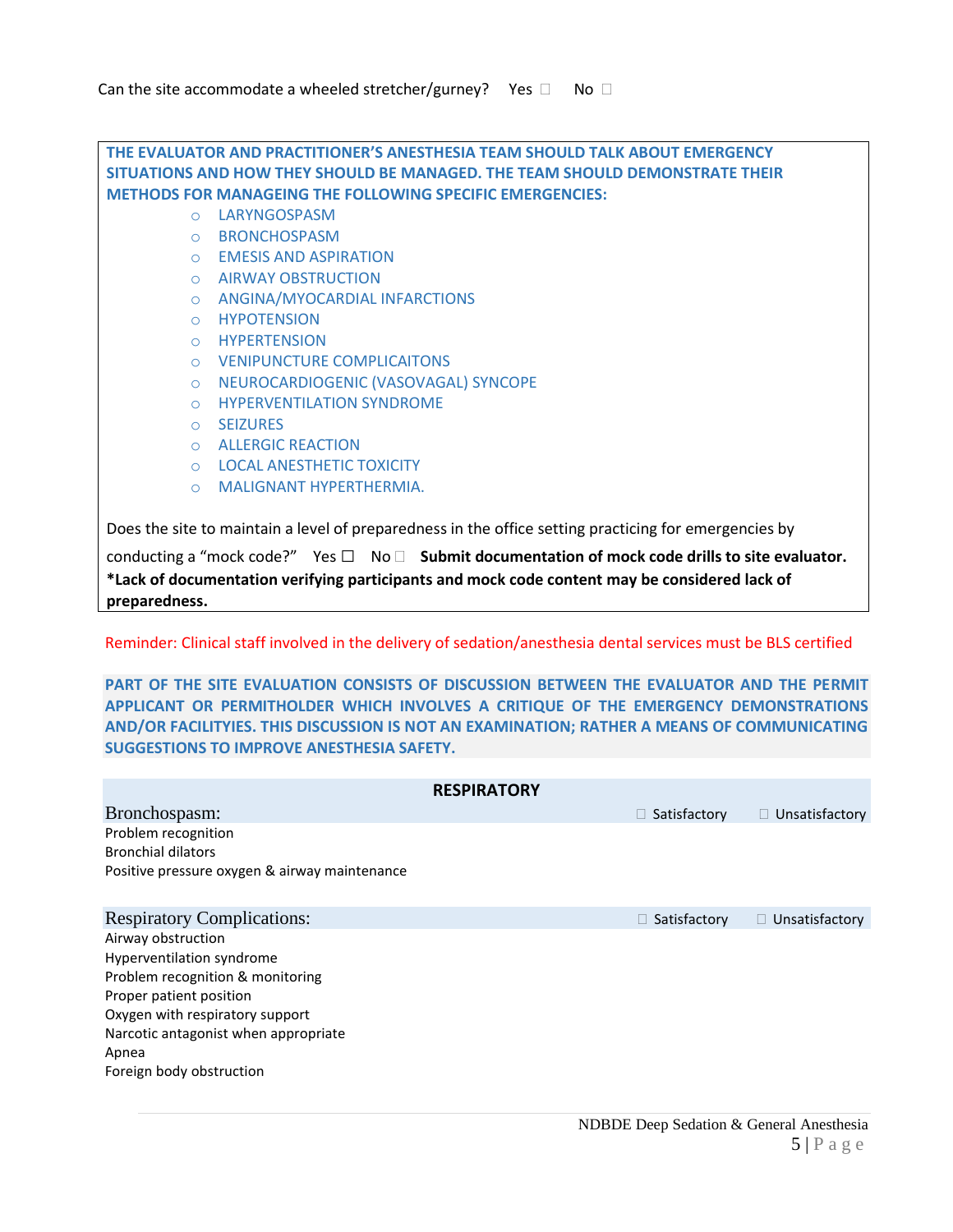| Laryngospasm:                                                                        |                       | $\Box$ Satisfactory | $\Box$ Unsatisfactory |
|--------------------------------------------------------------------------------------|-----------------------|---------------------|-----------------------|
| Problem recognition                                                                  |                       |                     |                       |
| Stop procedure & pack off bleeding                                                   |                       |                     |                       |
| Evaluation of head position & upper airway<br>Suction                                |                       |                     |                       |
| Positive pressure oxygen with a full face mask                                       |                       |                     |                       |
| Use of Anectine & appropriate dosage of Anectine                                     |                       |                     |                       |
| Airway maintenance                                                                   |                       |                     |                       |
|                                                                                      |                       |                     |                       |
| Vomiting/Aspiration:                                                                 |                       | □ Satisfactory      | $\Box$ Unsatisfactory |
| Problem recognition & proper patient positioning                                     |                       |                     |                       |
| Removal of foreign bodies & adequate suction<br>Secure & evaluate adequacy of airway |                       |                     |                       |
| Positive pressure oxygen                                                             |                       |                     |                       |
| Tracheal intubation when necessary                                                   |                       |                     |                       |
| Recognition of complication of associated                                            |                       |                     |                       |
| Bronchospasm                                                                         |                       |                     |                       |
| <b>Activate EMS</b>                                                                  |                       |                     |                       |
|                                                                                      | <b>NEUROLOGICAL</b>   |                     |                       |
| Convulsion/Seizures                                                                  |                       | $\Box$ Satisfactory | $\Box$ Unsatisfactory |
| Problem recognition & etiology                                                       |                       |                     |                       |
| Patient position & supportive measures                                               |                       |                     |                       |
| Anticonvulsant drug therapy                                                          |                       |                     |                       |
|                                                                                      |                       |                     |                       |
|                                                                                      | <b>ALLERGY</b>        |                     |                       |
| <b>Allergic Reaction:</b><br>Minor & Anaphylactic                                    |                       | $\Box$ Satisfactory | □ Unsatisfactory      |
| Immediate & Delayed                                                                  |                       |                     |                       |
| Epinephrine                                                                          |                       |                     |                       |
| Vasopressors                                                                         |                       |                     |                       |
| <b>Bronchodilators</b>                                                               |                       |                     |                       |
| Antihistamines                                                                       |                       |                     |                       |
| Corticosteroids                                                                      |                       |                     |                       |
|                                                                                      | <b>CARDIOVASCULAR</b> |                     |                       |
| Syncope:                                                                             |                       | $\Box$ Satisfactory | $\Box$ Unsatisfactory |
| Problem recognition                                                                  |                       |                     |                       |
| Patient position                                                                     |                       |                     |                       |
| Oxygen                                                                               |                       |                     |                       |
| Drug therapy                                                                         |                       |                     |                       |
| Hypotension/Hypertension:                                                            |                       | □ Satisfactory      | $\Box$ Unsatisfactory |
| Problem recognition; preoperative pulse & blood pressure                             |                       |                     |                       |
| Patient position                                                                     |                       |                     |                       |
| Oxygen                                                                               |                       |                     |                       |
| Continuous monitoring & recording                                                    |                       |                     |                       |
| Drug therapy                                                                         |                       |                     |                       |
| Angina Pectoris (chest pain):                                                        |                       | □ Satisfactory      | $\Box$ Unsatisfactory |
| Problem recognition & differential diagnosis                                         |                       |                     |                       |
| Patient position & supportive measures                                               |                       |                     |                       |
|                                                                                      | MDDDE D               |                     |                       |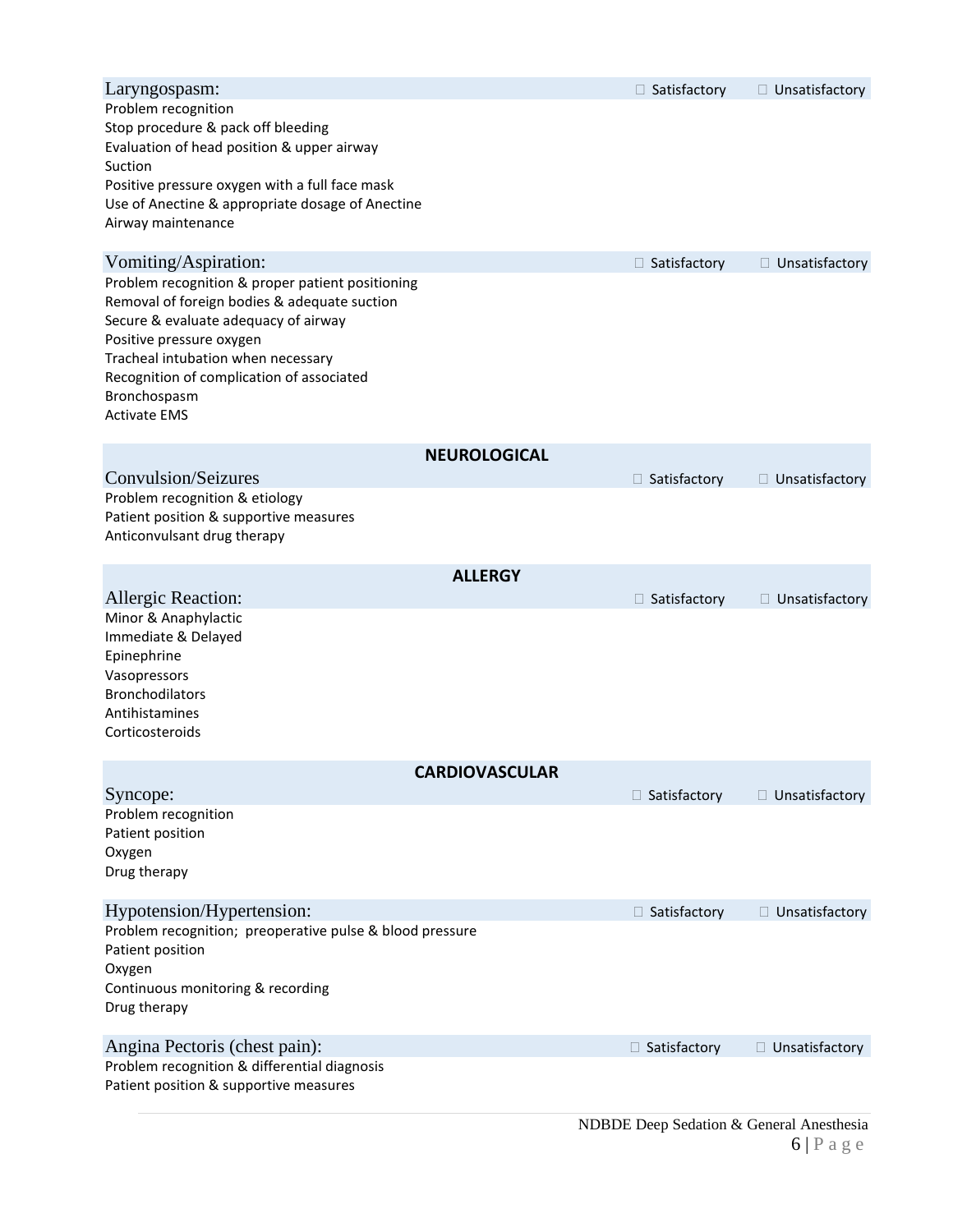Oxygen Monitoring Drug therapy, Nitroglycerine & Amyl Nitrate Transfer when indicated

| Bradycardia:                                                                                                                                             | □ Satisfactory                   | $\Box$ Unsatisfactory                |
|----------------------------------------------------------------------------------------------------------------------------------------------------------|----------------------------------|--------------------------------------|
| Problem recognition & differentiation of hemo-dynamically significant bradycardia<br>Monitor & record keeping<br>Oxygen                                  |                                  |                                      |
| Drug therapy, Atropine                                                                                                                                   |                                  |                                      |
| Cardiac Arrest:                                                                                                                                          | □ Satisfactory                   | $\Box$ Unsatisfactory                |
| Problem recognition & differential diagnosis<br>CPR ACLS/PALS to the extent the facility is capable<br><b>Activation of EMS</b>                          |                                  |                                      |
| Myocardial Infarction:                                                                                                                                   | □ Satisfactory                   | □ Unsatisfactory                     |
| Problem recognition of differential diagnosis<br>Oxygen<br>Patient positioning<br>Pain relief<br>Monitoring & record keeping<br><b>Activation of EMS</b> |                                  |                                      |
| <b>ENDOCRINE</b>                                                                                                                                         |                                  |                                      |
| Hypoglycemia:<br>Problem recognition & diagnosis                                                                                                         | □ Satisfactory                   | □ Unsatisfactory                     |
| Office testing available<br>Oral and/or IV drug therapy                                                                                                  |                                  |                                      |
| <b>DRUG OVERDOSE</b>                                                                                                                                     |                                  |                                      |
| <b>Local Anesthetic Overdose</b><br><b>Sedative Drug Overdose</b>                                                                                        | □ Satisfactory<br>□ Satisfactory | □ Unsatisfactory<br>□ Unsatisfactory |
| Benzodiazapine overdose i.e., valium vs. narcotic i.e., medazolam<br>Local anesthesia toxicity                                                           |                                  |                                      |
| <b>STROKE</b>                                                                                                                                            |                                  |                                      |
| Cerebrovascular Accident:                                                                                                                                | $\Box$ Satisfactory              | □ Unsatisfactory                     |
| <b>OTHER</b>                                                                                                                                             | □ Satisfactory                   | □ Unsatisfactory                     |
| <b>Venipuncture Complications</b><br>Malignant Hypothermia                                                                                               |                                  |                                      |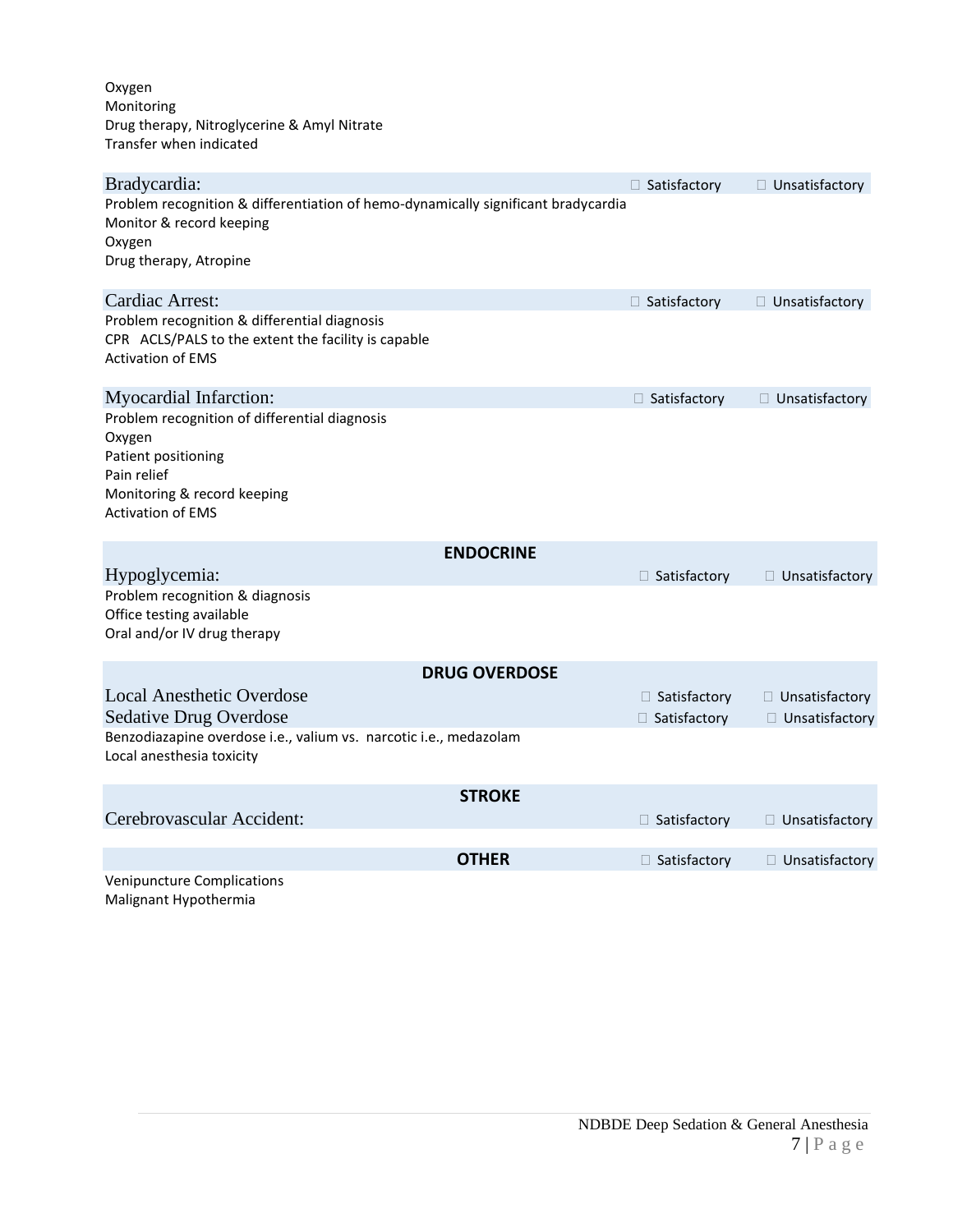#### **Please write legibly**

| <b>COMMENTS AND RECOMMENDATIONS</b>                                                                                   |                                                                                           |
|-----------------------------------------------------------------------------------------------------------------------|-------------------------------------------------------------------------------------------|
|                                                                                                                       |                                                                                           |
|                                                                                                                       |                                                                                           |
|                                                                                                                       |                                                                                           |
|                                                                                                                       |                                                                                           |
| <u> 1989 - Johann Stoff, deutscher Stoff, der Stoff, der Stoff, der Stoff, der Stoff, der Stoff, der Stoff, der S</u> |                                                                                           |
|                                                                                                                       |                                                                                           |
| ,我们就会在这里的人,我们就会在这里的人,我们就会在这里的人,我们就会在这里,我们就会在这里,我们就会在这里的人,我们就会在这里,我们就会在这里的人,我们就会在                                      |                                                                                           |
|                                                                                                                       |                                                                                           |
|                                                                                                                       |                                                                                           |
|                                                                                                                       |                                                                                           |
| I recommend a re-evaluation in $\frac{1}{1}$ months; the site evaluation was incomplete.                              |                                                                                           |
| I recommend a re-evaluation in 60 months. The site meets the criteria.                                                |                                                                                           |
| EVALUATOR USE ONLY: Evaluator Reimbursed \$                                                                           |                                                                                           |
| Evaluator                                                                                                             |                                                                                           |
|                                                                                                                       | Date $\frac{1}{\sqrt{1-\frac{1}{2}}}\left\vert \frac{1}{\sqrt{1-\frac{1}{2}}}\right\vert$ |
|                                                                                                                       |                                                                                           |
| EVALUATOR: Cubmit cianod and completed form to: Rito Commore, NDRDE Evecutive Director                                |                                                                                           |

**EVALUATOR: Submit signed and completed form to: Rita Sommers, NDBDE Executive Director** 1418 Cook Drive, Minot ND 58507-7246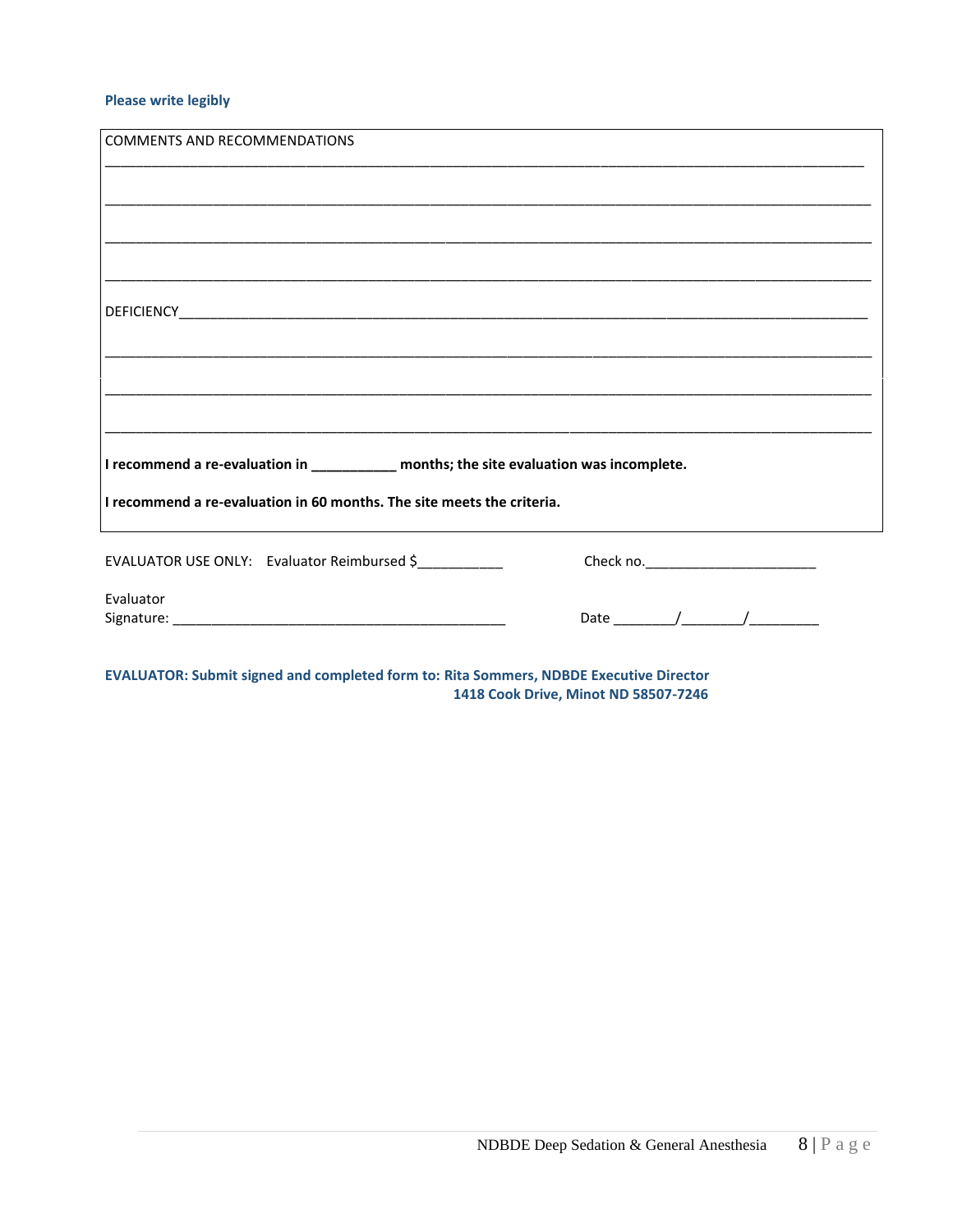#### **RETURN PAGES 1-13 TO THE SITE EVALUATOR WITH DOCUMENTED CASES (INITIAL SITE EVALUATIONS) AT LEAST TWO WEEKS PRIOR TO SITE EVALUATION DATE. APPLICANT MUST COMPLETE PAGES 9-13 ONLY.**

\_\_\_\_\_\_\_\_\_\_\_\_\_\_\_\_\_\_\_\_\_\_\_\_\_\_\_\_\_\_\_\_\_\_\_\_\_\_\_\_\_\_\_\_\_\_\_\_\_\_\_\_\_\_\_\_\_\_\_\_\_\_\_\_\_\_\_\_\_\_\_\_\_\_\_\_\_\_\_\_\_\_\_\_\_\_\_\_\_\_

APPLICANT NAME: \_\_\_\_\_\_\_\_\_\_\_\_\_\_\_\_\_\_\_\_\_\_\_\_\_\_\_\_\_\_\_\_\_\_\_\_\_\_\_\_\_\_\_\_\_\_\_\_\_\_\_\_\_\_\_\_\_\_\_\_\_\_\_\_\_\_\_\_\_\_\_\_\_\_ ND DENTAL LICENSE NUMBER \_\_\_\_\_\_\_\_\_\_\_\_\_\_\_ APPLICANT'S EMAIL ADDRESS\_\_\_\_\_\_\_\_\_\_\_\_\_\_\_\_\_\_\_\_\_\_\_\_\_\_\_\_\_\_\_\_\_ NAME AND ADDRESS OF FACILITY: \_\_\_\_\_\_\_\_\_\_\_\_\_\_\_\_\_\_\_\_\_\_\_\_\_\_\_\_\_\_\_\_\_\_\_\_\_\_\_\_\_\_\_\_\_\_\_\_\_\_\_\_\_\_\_\_\_\_\_\_\_

\_\_\_\_\_\_\_\_\_\_\_\_\_\_\_\_\_\_\_\_\_\_\_\_\_\_\_\_\_\_\_\_\_\_\_\_\_\_\_\_\_\_\_\_\_\_\_\_\_\_\_\_\_\_\_\_\_\_\_\_\_\_\_\_\_\_\_\_\_\_\_\_\_\_\_\_\_\_\_\_\_\_\_\_\_\_\_\_\_\_ PHONE: The state of the state of the state of the state of the state of the state of the state of the state of the state of the state of the state of the state of the state of the state of the state of the state of the sta

#### **MAIL a copy of the following to the site evaluator:**

- ❑ Qualified personnel –see page 2
- ❑ A medical history
- ❑ Informed consent
- ❑ A blank sedation monitoring form
- ❑ Pre anesthesia/sedation instructions
- ❑ Post care instructions

Site evaluator's sample questions for PERMITHOLDER OR INITIAL APPLICANT:

- 1. What is the criterion for DDS dismissing himself from recovering patient?
- 2. What are qualifications for staff attending recovering patient?
- 3. Pre-op assessment and form
- 4. What is the max recommended dose of………? How soon can you re-dose i.e., what is clinical affective ½ life of ………………………..? What is the ½ life of ……………………..?
- 5. If patient cardiac arrests your  $1<sup>st</sup>$  steps would be................?
- 6. If patient respiratory arrests your first response would be…………..?
- 7. Patient is in chair and complains of chest pain. You………….?
- 8. Health and physical/ what is patient assessment?
- 9. How do you classify airway?
- 10. What is your discharge criterion?
- 11. Mod sedation/ Pulse ox? Auto BP? 3 lead EKG? Continuous O2 thru nasal cannula?
- 12. Staff meetings: IF control, CPR, Emergency protocols? Mock codes?
- 13. Identify signs and symptoms of local toxicity.

## **I. Enteral & Parenteral Sedation Facility, and Equipment –Requirements**

The following equipment is recommended for the emergency kit/cart for Sedation/anesthesia emergency management. The equipment should be readily accessible and should be used in a manner that is consistent with the practitioner's level of training and skill. The equipment must be age and weight appropriate for pediatric and adult patients. There must be a routine equipment maintenance record kept by the dentist to ensure that the equipment is kept in working order. Please attach a separate sheet (if needed) with rationale for absent or substituted medications.

## **Applicant review - Initial each of the following to indicate compliance.**

Recommendations for **Enteral** Sedation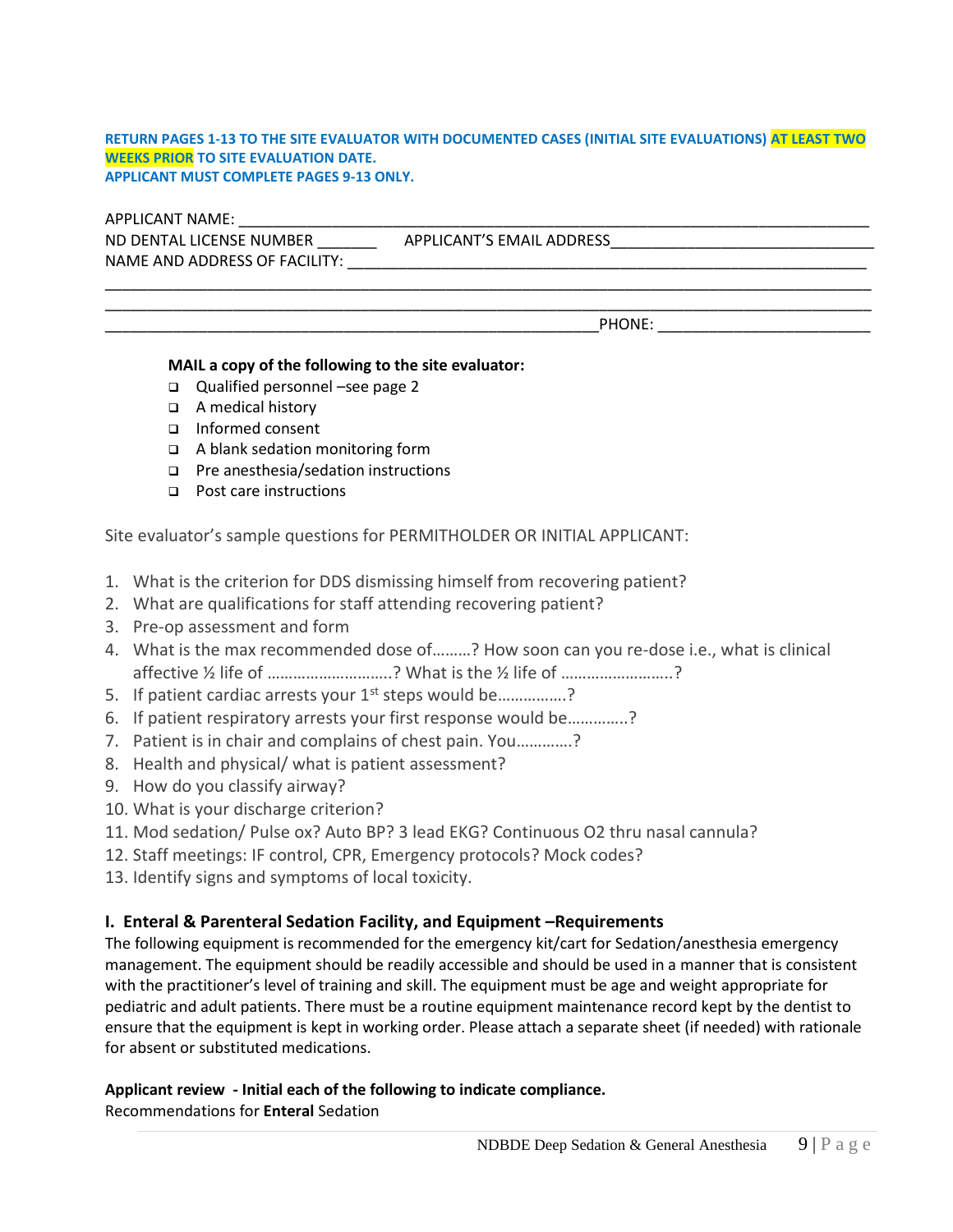- \_\_\_ Blood pressure sphygmomanometer/cuffs of appropriate sizes with stethoscope or automatic blood pressure monitor
- \_\_\_ ECG monitoring device
- \_\_\_ Pulse oximetry device
- \_\_\_ IM equipment:
- \_\_\_ Gauze sponges
- \_\_\_ Needles of various sizes
- \_\_\_ Syringes
- \_\_\_ Several types/sizes of resuscitation masks

# **Required** for **Parenteral** Moderate Sedation

\_\_\_ Blood pressure sphygmomanometer/cuffs of appropriate sizes with stethoscope or automatic blood pressure monitor

- \_\_\_ Stethoscope
- \_\_\_ ECG monitoring device
- \_\_\_ Pulse oximetry device
- \_\_\_Capnography
- \_\_\_ IV and IM equipment:
	- \_\_\_ IV fluids, tubing and infusion sets
	- \_\_\_ Tape
	- \_\_\_ Sterile water
	- \_\_\_ Gauze sponges
	- \_\_\_ Needles of various sizes
	- \_\_\_ Syringes
	- \_\_\_ Tourniquet
	- \_\_\_ Several types/sizes of resuscitation masks
	- \_\_\_ Magill forceps
	- \_\_\_ Laryngoscope
	- \_\_\_ Advanced airway management equipment
		- \_\_\_LMA various sizes
		- \_\_\_ET tubes various sizes
		- \_\_\_Combi Tube, King Airway
		- \_\_\_oral airway various sizes
		- \_\_\_nasal airway, various sizes

Additional Items to be evaluated:

- \_\_\_ Supplemental gas delivery system & back-up system
- \_\_\_ Patient transportation protocol in place
- \_\_\_ Sterilization area
- \_\_\_ Designated sterile area
- \_\_\_ Sterilization manual and protocol
- \_\_\_ Designated non-sterile area
- \_\_\_ Preparation of sedation medication
- \_\_\_ Storage for medication
- \_\_\_ Mode/method of administration
- \_\_\_ Equipment readily accessible consistent with licensee's level of training and skill
- \_\_\_ Equipment age and weight appropriate for pediatric and/or adult patients
- \_\_\_ Treatment room/s
- \_\_\_ Treatment room permits the team (consisting of at least two individuals) to move freely about the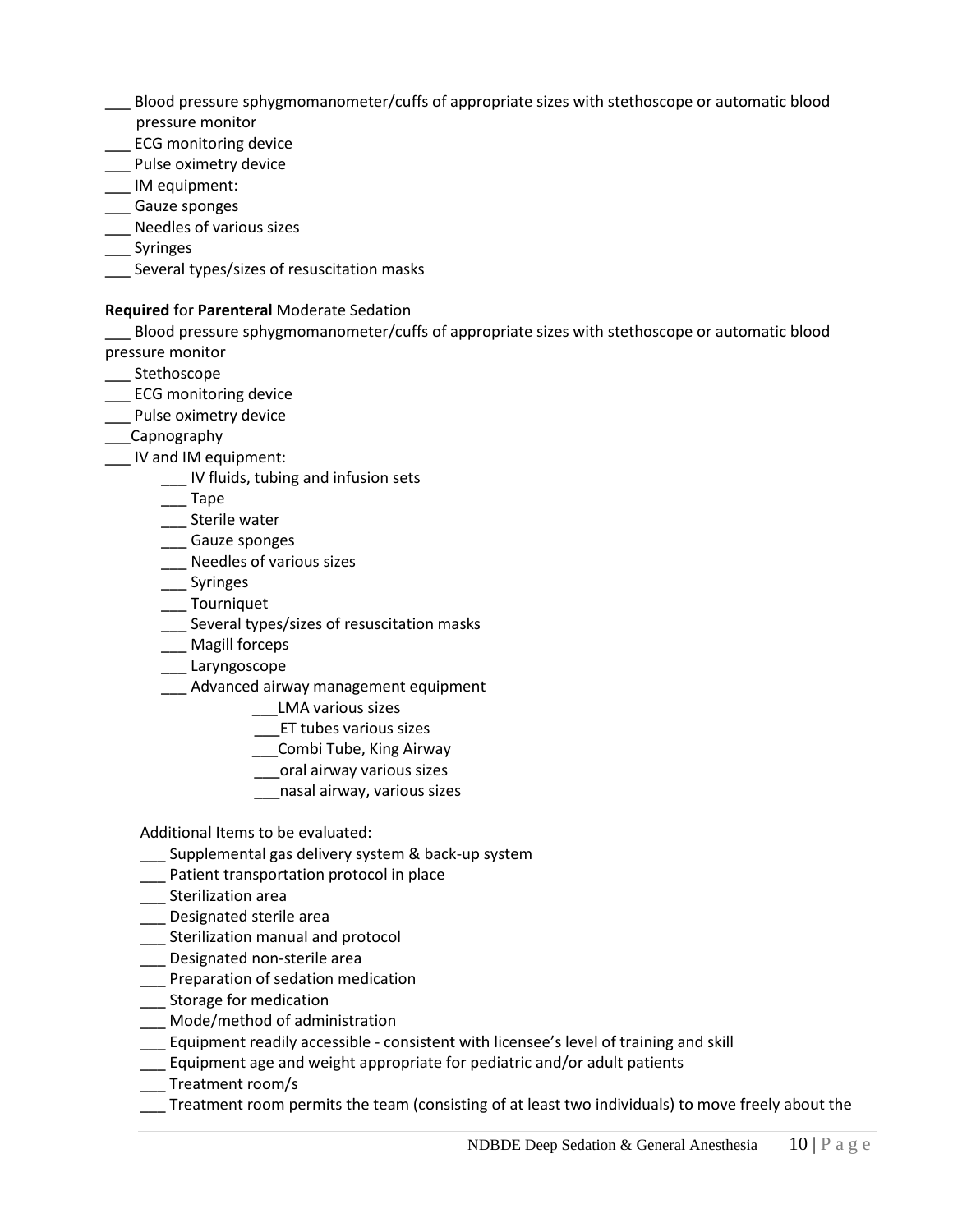patient

- \_\_\_ Chair utilized for treatment permits patient to be positioned so the team can maintain the airway
- \_\_\_ Treatment chair permits the team to alter patient's position quickly in an emergency
- \_\_\_ Treatment chair provides a firm platform for the management of CPR
- \_\_\_ Equipment for establishment of an intravenous infusion
- \_\_\_ Licensee has emergency protocol

# **II. Emergency Medications**

A. Enteral and Parenteral Emergency Medications or Equivalents – Recommendations These drugs may be included in the emergency cart/kit in forms/doses that the dentist can knowledgeably administer, and in typical routes of administration for enteral/parenteral sedation. These drugs are listed by category, not by order of importance. These medications must be used appropriately for both pediatric and adult emergency situations. Please attach a separate sheet (if needed) with rationale for absent or substituted medications.

B. \_\_\_ Documentation that all emergency medications are checked and maintained on a prudent and regularly scheduled basis.

\_\_\_\_\_\_\_\_\_\_\_\_\_\_\_\_\_\_\_\_\_\_\_\_\_\_\_\_\_\_\_\_\_\_\_\_\_\_\_\_\_\_\_\_\_\_\_\_\_\_\_\_\_\_\_\_\_\_\_\_\_\_\_\_\_\_\_\_\_\_\_\_\_\_\_\_\_\_\_\_\_\_\_\_\_\_\_\_\_\_ \_\_\_\_\_\_\_\_\_\_\_\_\_\_\_\_\_\_\_\_\_\_\_\_\_\_\_\_\_\_\_\_\_\_\_\_\_\_\_\_\_\_\_\_\_\_\_\_\_\_\_\_\_\_\_\_\_\_\_\_\_\_\_\_\_\_\_\_\_\_\_\_\_\_\_\_\_\_\_\_\_\_\_\_\_\_\_\_\_\_ \_\_\_\_\_\_\_\_\_\_\_\_\_\_\_\_\_\_\_\_\_\_\_\_\_\_\_\_\_\_\_\_\_\_\_\_\_\_\_\_\_\_\_\_\_\_\_\_\_\_\_\_\_\_\_\_\_\_\_\_\_\_\_\_\_\_\_\_\_\_\_\_\_\_\_\_\_\_\_\_\_\_\_\_\_\_\_\_\_\_

\_\_\_\_\_\_\_\_\_\_\_\_\_\_\_\_\_\_\_\_\_\_\_\_\_\_\_\_\_\_\_\_\_\_\_\_\_\_\_\_\_\_\_\_\_\_\_\_\_\_\_\_\_\_\_\_\_\_\_\_\_\_\_\_\_\_\_\_\_\_\_\_\_\_\_\_\_\_\_\_\_\_\_\_\_\_\_\_\_\_ \_\_\_\_\_\_\_\_\_\_\_\_\_\_\_\_\_\_\_\_\_\_\_\_\_\_\_\_\_\_\_\_\_\_\_\_\_\_\_\_\_\_\_\_\_\_\_\_\_\_\_\_\_\_\_\_\_\_\_\_\_\_\_\_\_\_\_\_\_\_\_\_\_\_\_\_\_\_\_\_\_\_\_\_\_\_\_\_\_\_ \_\_\_\_\_\_\_\_\_\_\_\_\_\_\_\_\_\_\_\_\_\_\_\_\_\_\_\_\_\_\_\_\_\_\_\_\_\_\_\_\_\_\_\_\_\_\_\_\_\_\_\_\_\_\_\_\_\_\_\_\_\_\_\_\_\_\_\_\_\_\_\_\_\_\_\_\_\_\_\_\_\_\_\_\_\_\_\_\_\_

## **PROVIDE A LIST OF ALL LOCAL ANESTHETICS USED IN THIS FACILITY**

## **LIST ALL SEDATION DRUGS YOUR PRACTICES USES**

**LIST ANY SEDATION DRUGS YOUR PRACTICE PERSCRIBES TO PATIENTS PRIOR TO THE PROCEDURE AND PRIOR TO THE DAY OF THE PROCEDURE**

\_\_\_\_\_\_\_\_\_\_\_\_\_\_\_\_\_\_\_\_\_\_\_\_\_\_\_\_\_\_\_\_\_\_\_\_\_\_\_\_\_\_\_\_\_\_\_\_\_\_\_\_\_\_\_\_\_\_\_\_\_\_\_\_\_\_\_\_\_\_\_\_\_\_\_\_\_\_\_\_\_\_\_\_\_\_\_\_\_\_ \_\_\_\_\_\_\_\_\_\_\_\_\_\_\_\_\_\_\_\_\_\_\_\_\_\_\_\_\_\_\_\_\_\_\_\_\_\_\_\_\_\_\_\_\_\_\_\_\_\_\_\_\_\_\_\_\_\_\_\_\_\_\_\_\_\_\_\_\_\_\_\_\_\_\_\_\_\_\_\_\_\_\_\_\_\_\_\_\_\_ \_\_\_\_\_\_\_\_\_\_\_\_\_\_\_\_\_\_\_\_\_\_\_\_\_\_\_\_\_\_\_\_\_\_\_\_\_\_\_\_\_\_\_\_\_\_\_\_\_\_\_\_\_\_\_\_\_\_\_\_\_\_\_\_\_\_\_\_\_\_\_\_\_\_\_\_\_\_\_\_\_\_\_\_\_\_\_\_\_\_

*\_\_\_\_\_\_\_\_\_\_\_\_\_\_\_\_\_\_\_\_\_\_\_\_\_\_\_\_\_\_\_\_\_\_\_\_\_\_\_\_\_\_\_\_\_\_\_\_\_\_\_\_\_\_\_\_\_\_\_\_\_\_\_\_\_\_\_\_\_\_\_\_\_\_\_\_\_\_\_\_\_\_\_\_\_\_\_\_\_\_ \_\_\_\_\_\_\_\_\_\_\_\_\_\_\_\_\_\_\_\_\_\_\_\_\_\_\_\_\_\_\_\_\_\_\_\_\_\_\_\_\_\_\_\_\_\_\_\_\_\_\_\_\_\_\_\_\_\_\_\_\_\_\_\_\_\_\_\_\_\_\_\_\_\_\_\_\_\_\_\_\_\_\_\_\_\_\_\_\_\_ \_\_\_\_\_\_\_\_\_\_\_\_\_\_\_\_\_\_\_\_\_\_\_\_\_\_\_\_\_\_\_\_\_\_\_\_\_\_\_\_\_\_\_\_\_\_\_\_\_\_\_\_\_\_\_\_\_\_\_\_\_\_\_\_\_\_\_\_\_\_\_\_\_\_\_\_\_\_\_\_\_\_\_\_\_\_\_\_\_\_*

## **LIST ALL RESCUE DRUGS THAT YOUR PRACTICE HAS ON SITE**

PROVIDE name of individual(s) responsible for monitoring expiration dates, inventory, log and security of Schedule II and III or Schedule IV drugs: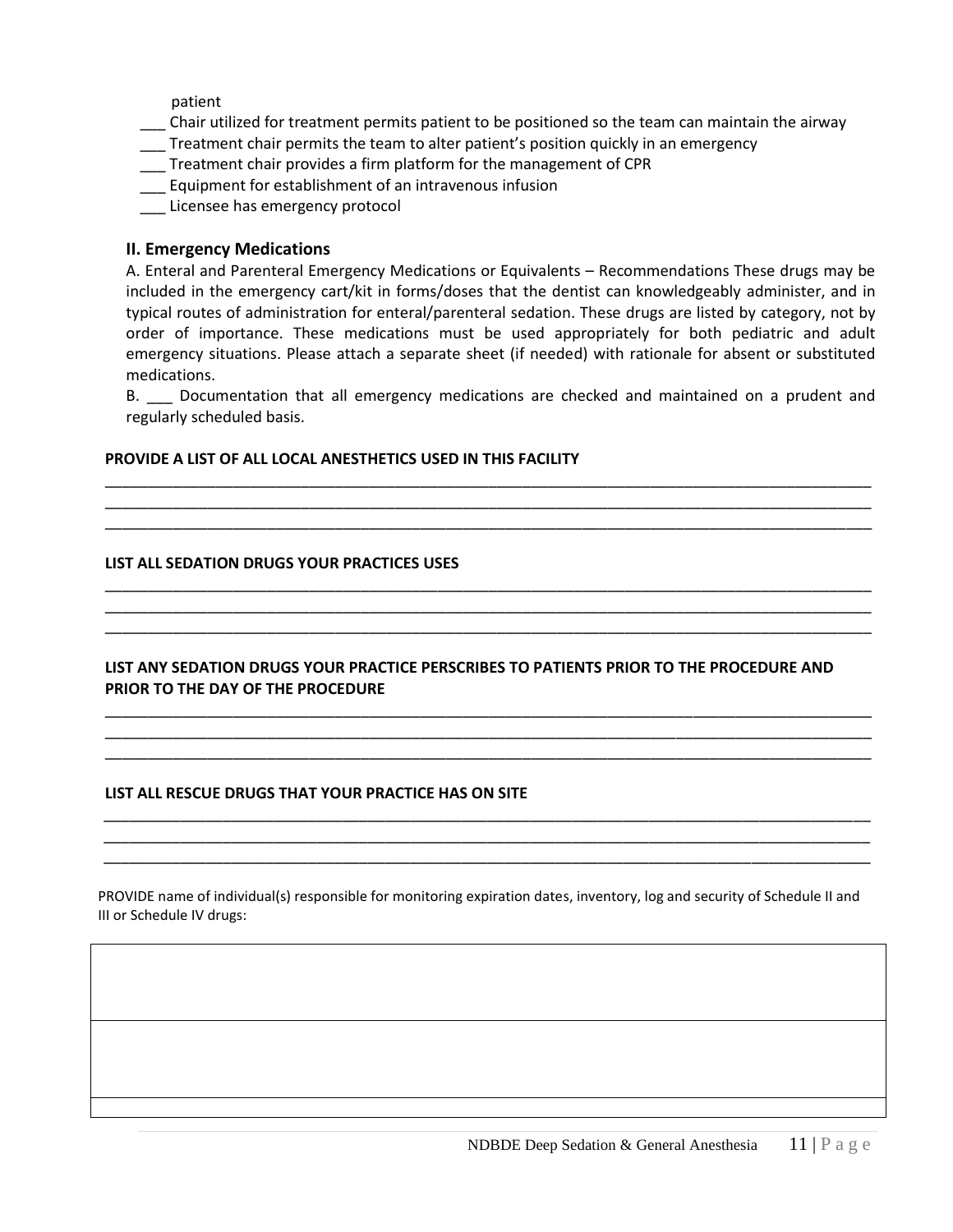DESCRIBE the office policy and procedure for "wasting" multi-dose or single dose vial contents if sterility of unused vial is compromised or not completely used during a procedure:

#### EQUIPMENT AND BRAND

| 1. BP Noninvasive BP monitor                                        |
|---------------------------------------------------------------------|
|                                                                     |
| $\mathsf{b}$ .                                                      |
| 2. ECG                                                              |
|                                                                     |
|                                                                     |
| 3. Defibrillator/Automated External Defibrillator                   |
|                                                                     |
|                                                                     |
| 4. Pulse Oximeter                                                   |
|                                                                     |
|                                                                     |
| 5. How are respiratory gases monitored? Capnography? or list other: |
|                                                                     |
|                                                                     |
|                                                                     |

# **List the drug(s) you are using and indicate the expiration date of the following medications available in your practice.**

## **Recommended Enteral Sedation**

#### **Emergency medications or enter current equivalents**

\_\_\_\_ Analgesic (nitrous oxide/oxygen, morphine sulfate IM) \_\_\_\_\_\_\_\_\_\_\_\_\_\_\_\_\_\_\_\_\_\_\_\_\_\_\_\_\_\_\_\_\_\_ \_\_\_\_\_ Anticonvulsant (diazepam IM) \_\_\_\_ Antihypoglycemic (oral glucose/sucrose, glucagon HCl IM or SC) \_\_\_\_\_\_\_\_\_\_\_\_\_\_\_\_\_\_\_\_\_\_\_\_\_\_\_ Anti-inflammatory Corticosteroid (sodium succinate in IM form) \_\_\_\_ Endogenous Catecholamine \_\_\_\_\_\_\_\_\_\_\_\_\_\_\_\_\_\_\_\_\_\_\_\_\_\_\_\_\_\_\_\_\_\_\_\_\_\_\_\_\_\_\_\_\_\_\_\_\_\_\_\_\_\_\_\_ \_\_\_\_ Epinephrine IM or SC for cardiac resuscitation \_\_\_\_\_\_\_\_\_\_\_\_\_\_\_\_\_\_\_\_\_\_\_\_\_\_\_\_\_\_\_\_\_\_\_\_\_\_\_\_\_ Lepinephrine IM for allergic reaction (Ana-guard, epi-pen auto-injector) [10001111111111111111111111111111111 \_\_\_\_ Epinephrine SC for asthmatic pediatric patients \_\_\_\_\_\_\_\_\_\_\_\_\_\_\_\_\_\_\_\_\_\_\_\_\_\_\_\_\_\_\_\_\_\_\_\_\_\_\_\_ \_\_\_\_ Vasodilator, Antianginal, Antihypertensive (nitroglycerin SL, SC, IM, PO) \_\_\_\_\_\_\_\_\_\_\_\_\_\_\_\_\_\_\_\_ \_\_\_\_ Bronchodilator (albuterol inhalant) \_\_\_\_\_\_\_\_\_\_\_\_\_\_\_\_\_\_\_\_\_\_\_\_\_\_\_\_\_\_\_\_\_\_\_\_\_\_\_\_\_\_\_\_\_\_\_\_\_\_ \_\_\_\_\_ Respiratory Stimulant (ammonia inhalant) \_\_\_\_\_\_\_\_\_\_\_\_\_\_\_\_\_\_\_\_\_\_\_\_\_\_\_\_\_\_\_\_\_\_ \_\_\_\_ Histamine Blocker (Benadryl PO or IM) \_\_\_\_\_\_\_\_\_\_\_\_\_\_\_\_\_\_\_\_\_\_\_\_\_\_\_\_\_\_\_\_\_\_\_\_\_\_\_\_\_\_\_\_\_\_\_  $\frac{1}{2}$  Vasopressor (methoxamine IM)  $\frac{1}{2}$ \_\_\_\_ Anticholinergic Antiarrhythmic (atropine IM or SC) \_\_\_\_\_\_\_\_\_\_\_\_\_\_\_\_\_\_\_\_\_\_\_\_\_\_\_\_\_\_\_\_\_\_\_\_\_ \_\_\_\_ ASA (acetylsalicylic acid, aspirin) \_\_\_\_\_\_\_\_\_\_\_\_\_\_\_\_\_\_\_\_\_\_\_\_\_\_\_\_\_\_\_\_\_\_\_\_\_\_\_\_\_\_\_\_\_\_\_\_\_\_\_\_ \_\_\_\_ Narcotic Antagonist (naloxone IM or SC) \_\_\_\_\_\_\_\_\_\_\_\_\_\_\_\_\_\_\_\_\_\_\_\_\_\_\_\_\_\_\_\_\_\_\_\_\_\_\_\_\_\_\_\_\_\_ \_\_\_\_ Benzodiazepine Antagonist (flumazenil SL) \_\_\_\_\_\_\_\_\_\_\_\_\_\_\_\_\_\_\_\_\_\_\_\_\_\_\_\_\_\_\_\_\_\_\_\_\_\_\_\_\_\_\_\_